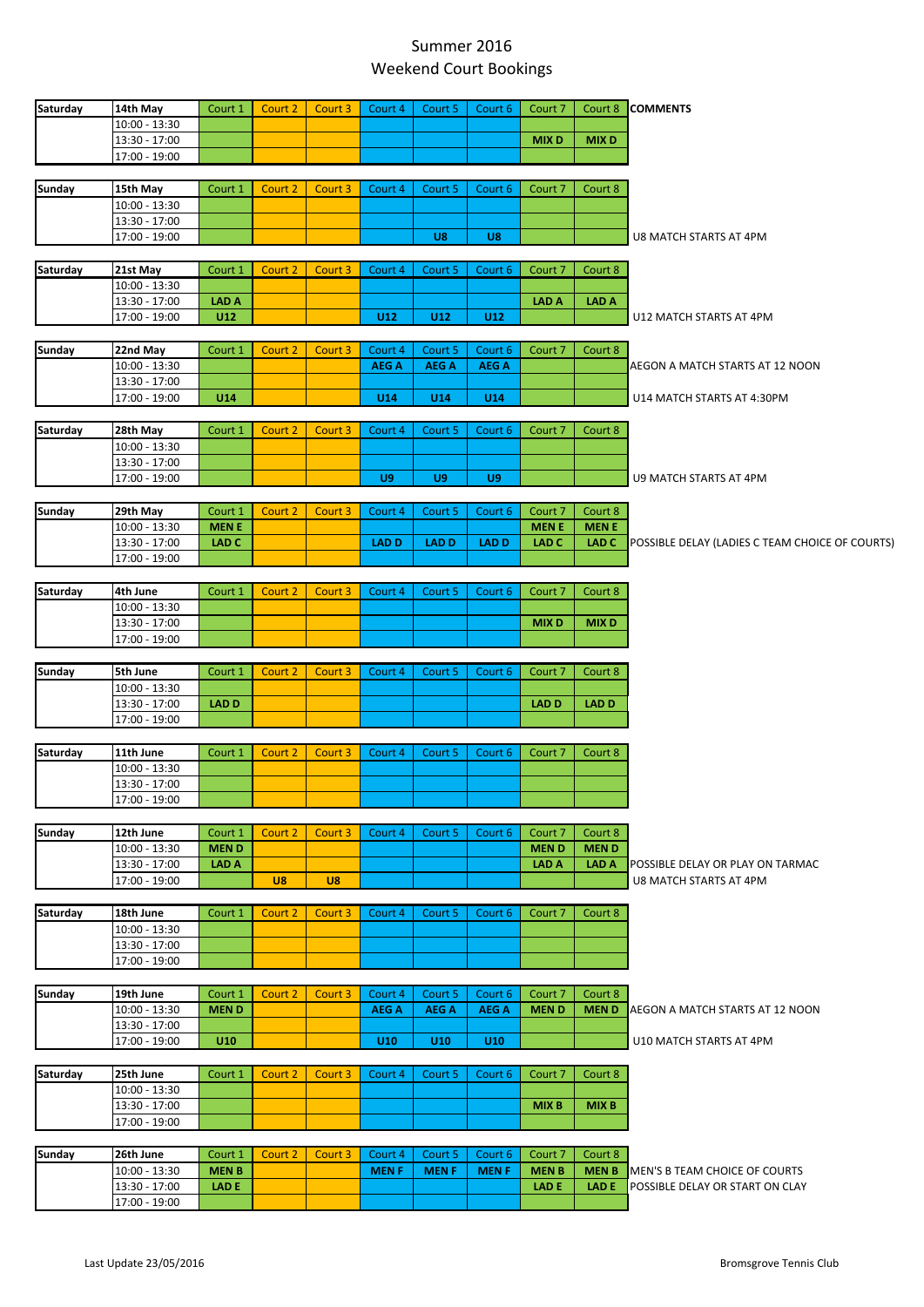## Summer 2016 Weekend Court Bookings

| Saturday                                 | 2nd July                       | Court 1          | Court 2     | Court 3     | Court 4      | Court 5     | Court 6     | Court 7          | Court 8                                          |
|------------------------------------------|--------------------------------|------------------|-------------|-------------|--------------|-------------|-------------|------------------|--------------------------------------------------|
|                                          | $10:00 - 13:30$                |                  |             |             |              |             |             |                  |                                                  |
|                                          | 13:30 - 17:00                  |                  |             |             |              |             |             |                  |                                                  |
|                                          |                                |                  |             |             |              |             |             |                  |                                                  |
|                                          | 17:00 - 19:00                  |                  |             |             |              |             |             |                  |                                                  |
| Sunday                                   | 3rd July                       | Court 1          | Court 2     | Court 3     | Court 4      | Court 5     | Court 6     | Court 7          | Court 8                                          |
|                                          | 10:00 - 13:30                  |                  |             |             |              |             |             |                  |                                                  |
|                                          | 13:30 - 17:00                  |                  |             |             |              |             |             |                  |                                                  |
|                                          | 17:00 - 19:00                  |                  |             |             |              |             |             |                  |                                                  |
|                                          |                                |                  |             |             |              |             |             |                  |                                                  |
| Saturday                                 | 9th July                       | Court 1          | Court 2     | Court 3     | Court 4      | Court 5     | Court 6     | Court 7          | Court 8                                          |
|                                          | $10:00 - 13:30$                |                  |             |             |              |             |             |                  |                                                  |
|                                          | 13:30 - 17:00                  |                  |             |             |              |             |             | <b>MIXA</b>      | <b>MIXA</b>                                      |
|                                          | 17:00 - 19:00                  |                  |             |             |              |             |             |                  |                                                  |
|                                          |                                |                  |             |             |              |             |             |                  |                                                  |
| Sunday                                   | 10th July                      | Court 1          | Court 2     | Court 3     | Court 4      | Court 5     | Court 6     | Court 7          | Court 8                                          |
|                                          | $10:00 - 13:30$                |                  |             |             |              |             |             |                  |                                                  |
|                                          | 13:30 - 17:00                  |                  |             |             |              |             |             |                  |                                                  |
|                                          | 17:00 - 19:00                  |                  |             |             |              |             |             |                  |                                                  |
|                                          |                                |                  |             |             |              |             |             |                  |                                                  |
| Saturday                                 | 16th July                      | Court 1          | Court 2     | Court 3     | Court 4      | Court 5     | Court 6     | Court 7          | Court 8                                          |
|                                          | $10:00 - 13:30$                |                  |             |             |              |             |             |                  |                                                  |
|                                          | 13:30 - 17:00                  |                  |             |             |              |             |             |                  |                                                  |
|                                          | 17:00 - 19:00                  |                  |             |             |              |             |             |                  |                                                  |
|                                          |                                |                  |             |             |              |             |             |                  |                                                  |
| Sunday                                   | 17th July                      | Court 1          | Court 2     | Court 3     | Court 4      | Court 5     | Court 6     | Court 7          | Court 8                                          |
|                                          | $10:00 - 13:30$                |                  |             |             |              |             |             |                  |                                                  |
|                                          | 13:30 - 17:00                  |                  |             |             |              |             |             |                  |                                                  |
|                                          |                                |                  |             |             |              |             |             |                  |                                                  |
|                                          | 17:00 - 19:00                  |                  |             |             |              |             |             |                  |                                                  |
| Saturday                                 | 23rd July                      | Court 1          | Court 2     | Court 3     | Court 4      | Court 5     | Court 6     | Court 7          | Court 8                                          |
|                                          | 10:00 - 13:30                  |                  |             |             |              |             |             |                  |                                                  |
|                                          | 13:30 - 17:00                  |                  | <b>MIXD</b> | <b>MIXD</b> |              |             |             | <b>MIXB</b>      | <b>MIXB</b>                                      |
|                                          | 17:00 - 19:00                  |                  |             |             |              |             |             |                  |                                                  |
|                                          |                                |                  |             |             |              |             |             |                  |                                                  |
| Sunday                                   | 24th July                      | Court 1          | Court 2     | Court 3     | Court 4      | Court 5     | Court 6     | Court 7          | Court 8                                          |
|                                          | $10:00 - 13:30$                | <b>MENF</b>      |             |             |              |             |             | <b>MENF</b>      | <b>MENF</b>                                      |
|                                          | 13:30 - 17:00                  | <b>LAD A</b>     |             |             |              |             |             |                  |                                                  |
|                                          |                                |                  |             |             |              |             |             |                  |                                                  |
|                                          |                                |                  |             |             |              |             |             | <b>LAD A</b>     | <b>LAD A</b>                                     |
|                                          | 17:00 - 19:00                  |                  |             |             |              |             |             |                  |                                                  |
|                                          |                                |                  |             |             |              |             |             |                  |                                                  |
|                                          | 30th July                      | Court 1          | Court 2     | Court 3     | Court 4      | Court 5     | Court 6     | Court 7          | Court 8                                          |
|                                          | 10:00 - 13:30                  |                  |             |             |              |             |             |                  |                                                  |
|                                          | 13:30 - 17:00                  |                  |             |             |              |             |             |                  |                                                  |
|                                          | 17:00 - 19:00                  |                  |             |             |              |             |             |                  |                                                  |
|                                          |                                |                  |             |             |              |             |             |                  |                                                  |
|                                          | 31st July                      | Court 1          | Court 2     | Court 3     | Court 4      | Court 5     | Court 6     | Court 7          | Court 8                                          |
|                                          | 10:00 - 13:30                  | <b>MENC</b>      |             |             |              |             |             | <b>MENC</b>      | <b>MENC</b>                                      |
|                                          | 13:30 - 17:00                  | LAD <sub>C</sub> |             |             |              |             |             | LAD <sub>C</sub> | LAD C<br><b>POSSIBLE DELAY OR PLAY ON TARMAC</b> |
|                                          | 17:00 - 19:00                  |                  |             |             |              |             |             |                  |                                                  |
|                                          |                                |                  |             |             |              |             |             |                  |                                                  |
|                                          | 6th August                     | Court 1          | Court 2     | Court 3     | Court 4      | Court 5     | Court 6     | Court 7          | Court 8                                          |
|                                          | $10:00 - 13:30$                |                  |             |             |              |             |             |                  |                                                  |
|                                          | 13:30 - 17:00                  |                  |             |             |              |             |             | <b>MIXB</b>      | <b>MIXB</b>                                      |
|                                          | 17:00 - 19:00                  |                  |             |             |              |             |             |                  |                                                  |
|                                          |                                |                  |             |             |              |             |             |                  |                                                  |
|                                          | <b>7th August</b>              | Court 1          | Court 2     | Court 3     | Court 4      | Court 5     | Court 6     | Court 7          | Court 8                                          |
|                                          | $10:00 - 13:30$                | <b>MENB</b>      |             |             |              |             |             | <b>MENB</b>      | <b>MENB</b>                                      |
|                                          | 13:30 - 17:00                  |                  |             |             |              |             |             |                  |                                                  |
|                                          | 17:00 - 19:00                  |                  |             |             |              |             |             |                  |                                                  |
|                                          |                                |                  |             |             |              |             |             |                  |                                                  |
|                                          | 13th August                    | Court 1          | Court 2     | Court 3     | Court 4      | Court 5     | Court 6     | Court 7          | Court 8                                          |
|                                          | $10:00 - 13:30$                |                  |             |             |              |             |             |                  |                                                  |
|                                          | 13:30 - 17:00                  |                  |             |             |              |             |             | <b>MIXA</b>      | <b>MIXA</b>                                      |
|                                          | 17:00 - 19:00                  |                  |             |             |              |             |             |                  |                                                  |
|                                          |                                |                  |             |             |              |             |             |                  |                                                  |
|                                          | 14th August                    | Court 1          | Court 2     | Court 3     | Court 4      | Court 5     | Court 6     | Court 7          | Court 8                                          |
| Saturday<br>Saturday<br>Sunday<br>Sunday | $10:00 - 13:30$                |                  |             |             | <b>MEN A</b> | <b>MENA</b> | <b>MENA</b> |                  |                                                  |
| Sunday<br>Saturday                       | 13:30 - 17:00<br>17:00 - 19:00 | <b>LAD E</b>     |             |             |              |             |             | <b>LAD E</b>     | <b>LAD E</b>                                     |